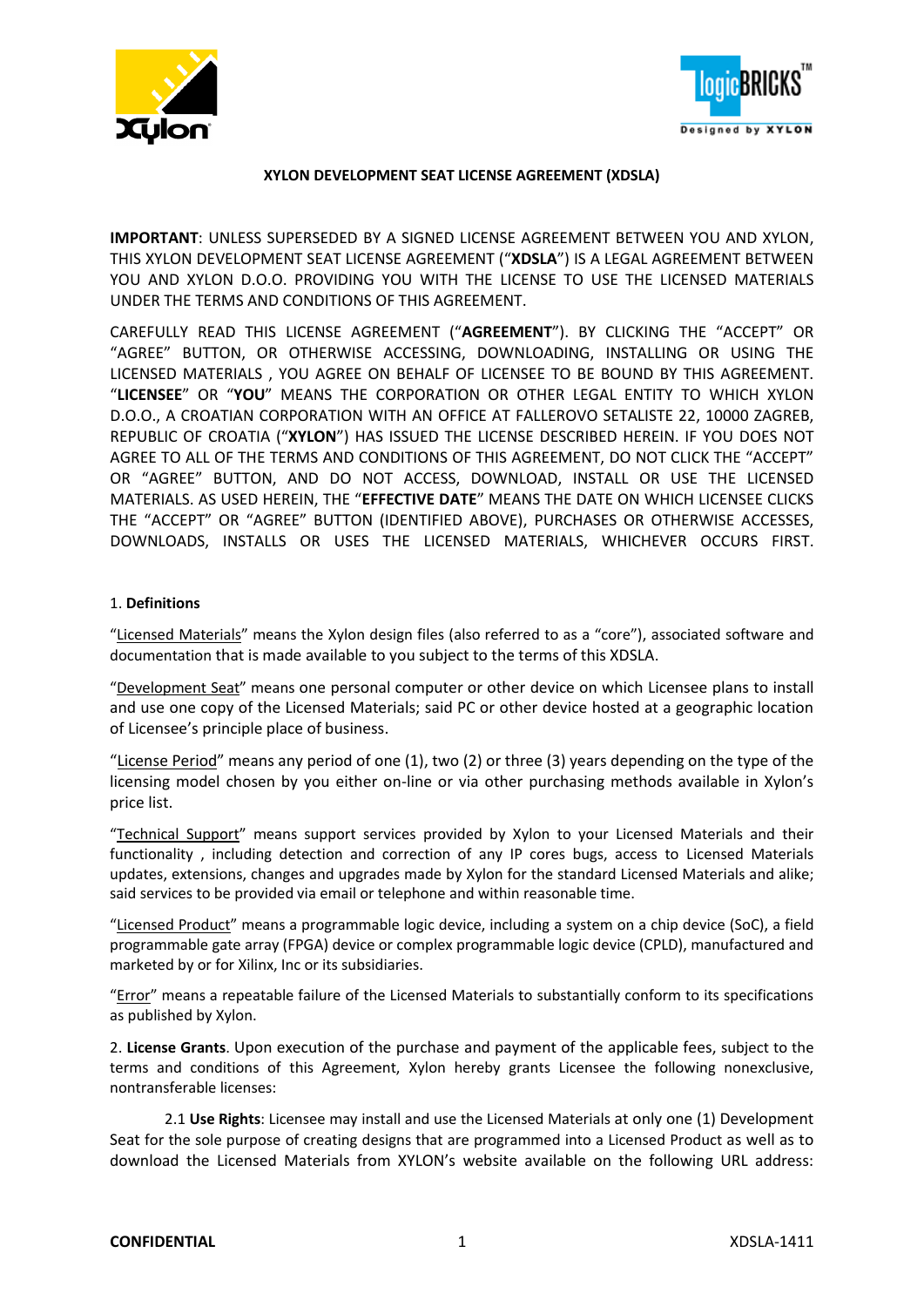www.logicbricks.com, under the terms and conditions set out in this XDSLA as well as on the Registration Page completed by Licensee; and

2.2 **Distribution Rights**: Licensee may reproduce and distribute the Licensed Materials, solely in binary form for use to program a Licensed Product that operates in Licensee's system-level hardware products.

Licensee and/or any third party provided by Licensee with the device programming files binary bitstream files or PROM files - will be entitled to sell and/or distribute within unlimited period of time up to five thousand (5.000) items for each year of your Licensed period of the Licensed Products manufactured by using the Licensed Materials. You will regularly notify Xylon on a number of manufactured, sold and/or distributed Licensed Products on the end of each calendar year. You are not permitted to manufacture, sell and/or distribute more items of the Licensed Products then granted respectively to the License Period, unless you purchase additional production rights - binary bitstreams from Xylon or enter into a new XDSLA with Xylon.

2.3 **Technical Support**: During the License Period, you will be entitled to use Technical Support services up to a number of working hours as set out on Xylon web page (www.logicbricks.com). Technical Support will include the work hours provided by Xylon for the purpose of investigating, testing, correcting the Licensed Materials as well as other actions that Xylon's engineers find appropriate in assisting your use of the Licensed Materials. After completion of the dedicated working hours for Technical Support and/or after the expiry of the License Period, you will not be entitled to use the Technical Support services without purchasing additional working hours of the Technical Support from Xylon. Technical Support will be available via telephone, e-mail or other electronic means of communications during Xylon's regular working hours from 9.30 am to 5.30 pm, CET, five days per week (excluding Saturdays and Sundays and Croatian national holidays). Technical Support policies shall be exclusively determined, modified and changed by Xylon, including but not limited to the possibility of termination of Technical Support Services and/or interruption of its regular provision to you and your Licensed Materials. You agree that Xylon may collect and use technical information gathered as a part of the Technical Support services provided to you, if any, related to the Licensed Material. Xylon may use this information solely to improve its products or to provide customized services and will not disclose this information in a form that personally identifies you.

# 3. **Restrictions**.

3.1 Licensee shall not use the Licensed Materials for any purpose other than in compliance with Section 2.1 (Use Rights), or allow use by any person outside the Development Seat other than in compliance with Section 2.2 (Distribution Rights).

3.2 Licensee shall not reproduce the Licensed Materials other than to the extent necessary for its authorized use or distribution of the Licensed Materials (per Section 3 above), and for archival and backup purposes, provided always that Licensee will at all times and in each instance, reproduce all copyright notices and proprietary legends on each copy in the same manner as such notices and legends appeared on the original.

3.3 Licensee shall not distribute or provide Licensed Materials to a third party, other than in compliance with Section 2.2 (Distribution Rights).

3.4 Licensee shall not publish or disclose the results of any benchmarking of the Licensed Materials, or use such results for its own competing development activities.

3.5 Licensee shall not decrypt, decompile, reverse-engineer, disassemble, or otherwise reduce to a human-perceivable form, the Licensed Materials.

3.6 Licensee shall not modify or alter the Licensed Materials.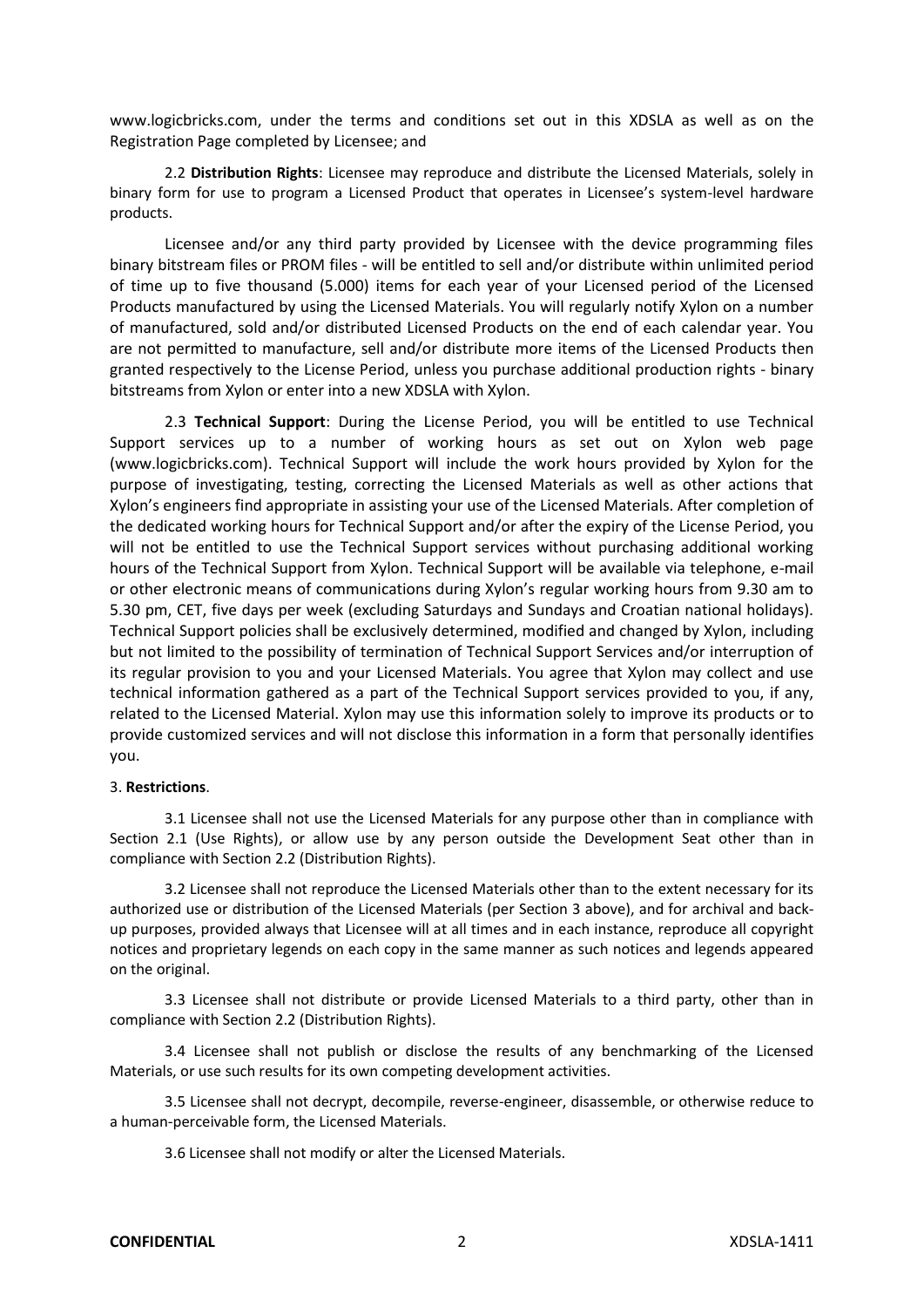3.7 Licensee shall not hypothecate, rent, lease, loan, lend, time-share, sublicense or otherwise transfer the Licensed Materials.

3.8 Use of the Licensed Materials shall cease to exist after the expiry of the License Period. Licensee is not permitted to use the Licensed Materials after expiry of the License Period. Licensee may enter into a new XDSLA with Xylon for the purpose of extending the License Period. For avoidance of doubt, there are no time limitation for the manufacturing and selling the Licensed Products.

3.9 For the avoidance of doubt, Licensee will not be considered as the end-consumer protected by the consumer protection laws and regulations

### 4. **Payment; Taxes**.

4.1 **Payment**. Licensee shall pay Xylon or Xylon sales partners invoices in full without any deduction, counterclaim or offset.

4.2 **Transfer Taxes**. The amounts payable to Xylon pursuant to this Agreement are exclusive of any sales or use or other taxes or governmental charges. Licensee shall be responsible for payment of all such taxes or charges, except for any taxes based solely on Xylon's net income. If applicable, Licensee will provide Xylon with valid certification of any exemption from tax or reduced rate of tax imposed by any applicable taxing authority at the time of order.

4.3 **Withholding Taxes**. If Licensee is required by applicable law to apply withholding taxes, Licensee shall provide Xylon with advance notification of the requirement to apply such taxes and shall take all allowable actions requested by Xylon that will reduce the withholding tax liability regarding transactions under this Agreement, including, but not limited to, applying on its own or on Xylon's behalf for reduced withholding rates, concessionary tax rates or other favorable tax treatment. Licensee shall comply with applicable tax laws and regulations at its sole expense. Licensee will assist Xylon's efforts to obtain allowable tax credits or deductions for withholding taxes by providing to Xylon, in a form acceptable to Licensee, original or certified copies of tax payments receipts or other evidence of payment of taxes withheld by Licensee regarding payments made under this Agreement.

5. **Ownership**. Licensee acknowledges and agrees that all intellectual property and industrial rights in and to the Licensed Materials and all copies thereof are and will remain the sole property of Xylon, or its licensors (if any). Nothing contained in this Agreement will be construed as conferring by implication, estoppel or otherwise upon Licensee any license or other right except the licenses and rights expressly granted to Licensee in Section 2 (License Grants). Licensee understands that portions of the Licensed Materials and related documentation may have been licensed to Xylon from third parties and that such third parties are intended third-party beneficiaries of the provisions of this Agreement. The Licensed Materials are protected by laws and international treaty provisions covering intellectual property and industrial rights.

6. **Confidentiality**. Except as otherwise expressly permitted in Section 2 (License Grants), Licensee shall (a) maintain the confidentiality of the Licensed Materials as the proprietary trade secrets of Xylon; and (b) not make the Licensed Materials available in any form to any person other than to its employees who are working at the development seat, who have a genuine "need to know" for purposes authorized by this Agreement, and who are bound by obligations of confidentiality no less protective of Xylon (and its licensors, if any) than those contained herein. Licensee represents to Xylon that it maintains a system of confidentiality consistent with commonly accepted practices in the semiconductor industry to protect its own confidential business information, including written agreements with employees, and that the Licensed Materials will be protected by such a system to the same extent, but in no event with less than reasonable care. Licensee agrees that a breach of this Agreement may result in irreparable and continuing damage to Xylon for which there may be no adequate remedy at law, and Xylon shall be entitled to seek injunctive relief and/or a decree for specific performance, and such other relief (including monetary damages) as may be proper.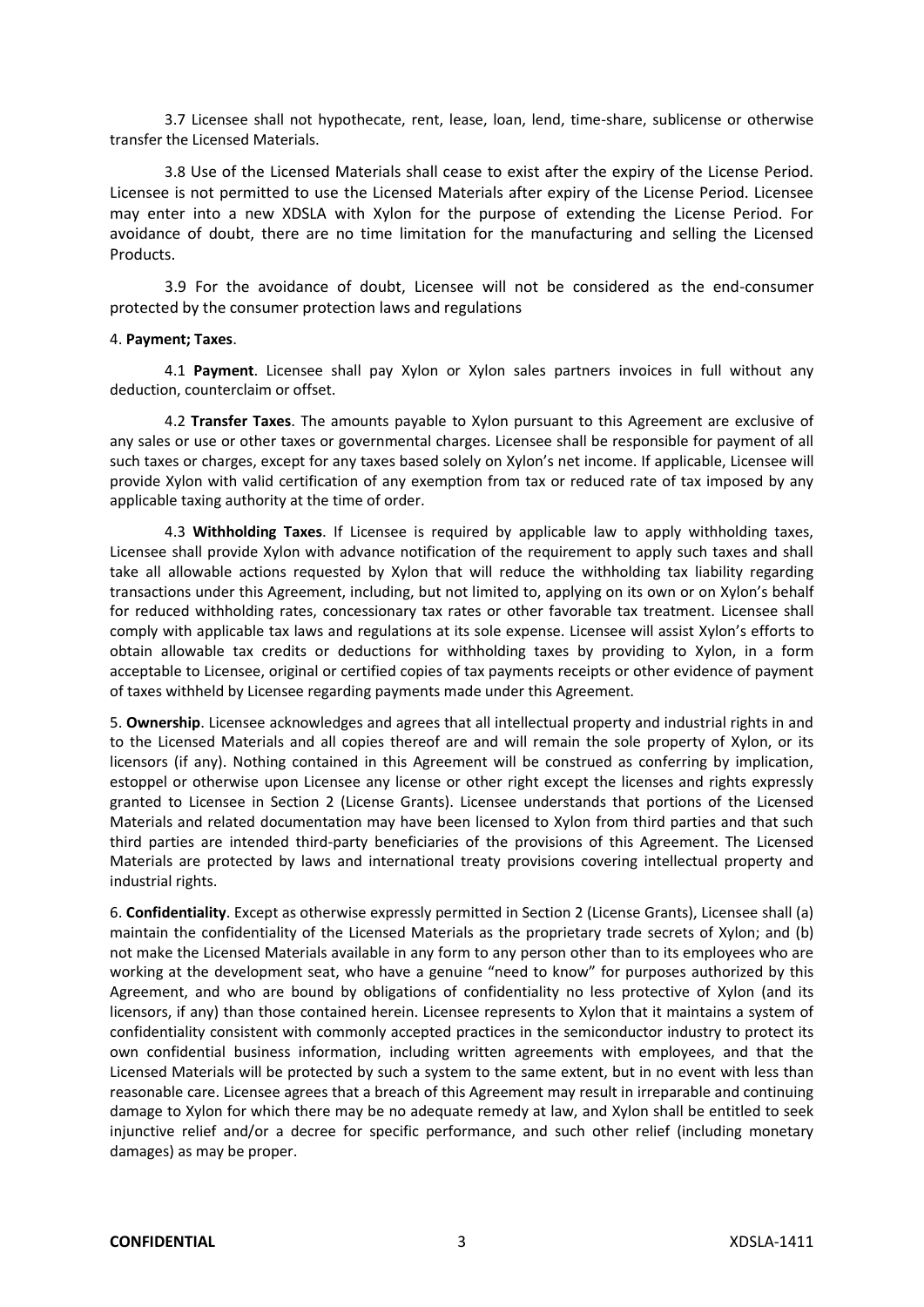7. **Limited Warranty**. Xylon represents and warrants that for a period of ninety (90) days from the Effective Date the Licensed Materials will substantially conform to Xylon's published specifications for the Licensed Materials. If an implied warranty or condition is created by your jurisdiction and laws of your country prohibits disclaimer of it, you also have an implied warranty and/or condition BUT ONLY as to the defects discovered during the period of this limited warranty (ninety days). Xylon's sole liability and Licensee's exclusive remedy with respect to breach of the foregoing limited representation will be limited to error correction or replacement of the Licensed Material, or if neither is in Xylon's opinion commercially feasible, termination of this XDSLA and refund of any license fee received by Xylon from you for the Licensed Materials. As to any defects discovered after the ninety days period, there is no warranty and/or condition of any kind but you can use the Technical Support Services described under section 2.3. hereof.

### 8. **Disclaimers.**

8.1 EXCEPT FOR THE EXPRESS LIMITED WARRANTY SET FORTH IN SECTION 7 (LIMITED WARRANTY), THE LICENSED MATERIALS ARE PROVIDED "**AS IS**" WITHOUT WARRANTY OF ANY KIND. XYLON DISCLAIMS ALL OTHER WARRANTIES, WHETHER EXPRESS, IMPLIED OR STATUTORY, INCLUDING WITHOUT LIMITATION, ANY IMPLIED WARRANTY OF NON-INFRINGEMENT OF THIRD PARTY RIGHTS, MERCHANTABILITY OR FITNESS FOR A PARTICULAR PURPOSE. XYLON DOES NOT WARRANT THAT THE FUNCTIONS CONTAINED IN THE LICENSED MATERIALS WILL MEET LICENSEE'S REQUIREMENTS, THAT THE LICENSED MATERIALS WILL OPERATE PROPERLY IN COMBINATION WITH OTHER FUNCTIONALITY, CORES, SOFTWARE OR PROTOCOLS, OR THAT THE OPERATION OF THE LICENSED MATERIALS WILL BE UNINTERRUPTED OR ERROR-FREE, OR THAT ALL ERRORS OR DEFECTS IN THE LICENSED MATERIALS ARE CAPABLE OF BEING CORRECTED.

8.2 LICENSEE ACKNOWLEDGES THAT USE OF THE LICENSED MATERIALS IN COMBINATION WITH OTHER FUNCTIONALITY, CORES, SOFTWARE OR PROTOCOLS MAY REQUIRE LICENSES FROM THIRD PARTIES AND LICENSEE ACCEPTS SOLE RESPONSIBILITY FOR OBTAINING SUCH LICENSES.

8.3 THE LICENSED MATERIALS ARE NOT DESIGNED OR INTENDED TO BE FAILSAFE, OR FOR USE IN ANY APPLICATION REQUIRING FAIL-SAFE PERFORMANCE, SUCH AS IN LIFE-SUPPORT OR SAFETY DEVICES OR SYSTEMS, CLASS III MEDICAL DEVICES, NUCLEAR FACILITIES, APPLICATIONS RELATED TO THE DEPLOYMENT OF AIRBAGS, OR ANY OTHER APPLICATIONS THAT COULD LEAD TO DEATH, PERSONAL INJURY OR SEVERE PROPERTY OR ENVIRONMENTAL DAMAGE (INDIVIDUALLY AND COLLECTIVELY, "CRITICAL APPLICATIONS"). FURTHERMORE, THE LICENSED MATERIALS ARE NOT DESIGNED OR INTENDED FOR USE IN ANY APPLICATIONS THAT AFFECT CONTROL OF A VEHICLE OR AIRCRAFT, UNLESS THERE IS A FAIL-SAFE OR REDUNDANCY FEATURE (WHICH DOES NOT INCLUDE USE OF SOFTWARE IN THE LICENSED DEVICE TO IMPLEMENT THE REDUNDANCY) AND A WARNING SIGNAL UPON FAILURE TO THE OPERATOR. LICENSEE AGREES, PRIOR TO USING OR DISTRIBUTING ANY SYSTEMS THAT INCORPORATE THE LICENSED MATERIALS, TO THOROUGHLY TEST THE SAME FOR SAFETY PURPOSES. TO THE MAXIMUM EXTENT PERMITTED BY APPLICABLE LAW, LICENSEE ASSUMES THE SOLE RISK AND LIABILITY OF ANY USE OF THE LICENSED MATERIALS IN CRITICAL APPLICATIONS.

9. **Limitation of Liability**. TO THE MAXIMUM EXTENT PERMITTED BY APPLICABLE LAW: (1) IN NO EVENT SHALL XYLON OR ITS LICENSORS BE LIABLE FOR ANY LOSS OF DATA, LOST PROFITS, GOODWILL, OR COST OF PROCUREMENT OF SUBSTITUTE GOODS OR SERVICES, OR FOR ANY SPECIAL, INCIDENTAL, CONSEQUENTIAL OR INDIRECT DAMAGES ARISING UNDER, RELATED TO, OR IN CONNECTION WITH THIS AGREEMENT OR THE USE OR OPERATION OF THE LICENSED MATERIALS, IN WHOLE OR IN PART, HOWEVER CAUSED AND UNDER ANY THEORY OF LIABILITY; (2) IN NO EVENT SHALL THE ENTIRE LIABILITY OF XYLON OR ITS LICENSORS ARISING UNDER, RELATED TO, OR IN CONNECTION WITH THIS AGREEMENT, EXCEED THE AMOUNT OF LICENSE FEES RECEIVED BY XYLON FROM LICENSEE FOR THE APPLICABLE LICENSED MATERIALS IN THE TWELVE (12) MONTHS IMMEDIATELY PRECEDING THE EVENTS GIVING RISE TO SUCH LIABILITY; (3) THESE LIMITATIONS AND EXCLUSIONS SHALL APPLY EVEN IF SUCH LOSS WAS REASONABLY FORESEEABLE OR IF XYLON HAS BEEN ADVISED OF THE POSSIBILITY OF SUCH DAMAGES; AND (4) THESE LIMITATIONS SHALL APPLY NOTWITHSTANDING THE FAILURE OF THE ESSENTIAL PURPOSE OF ANY LIMITED REMEDIES HEREIN.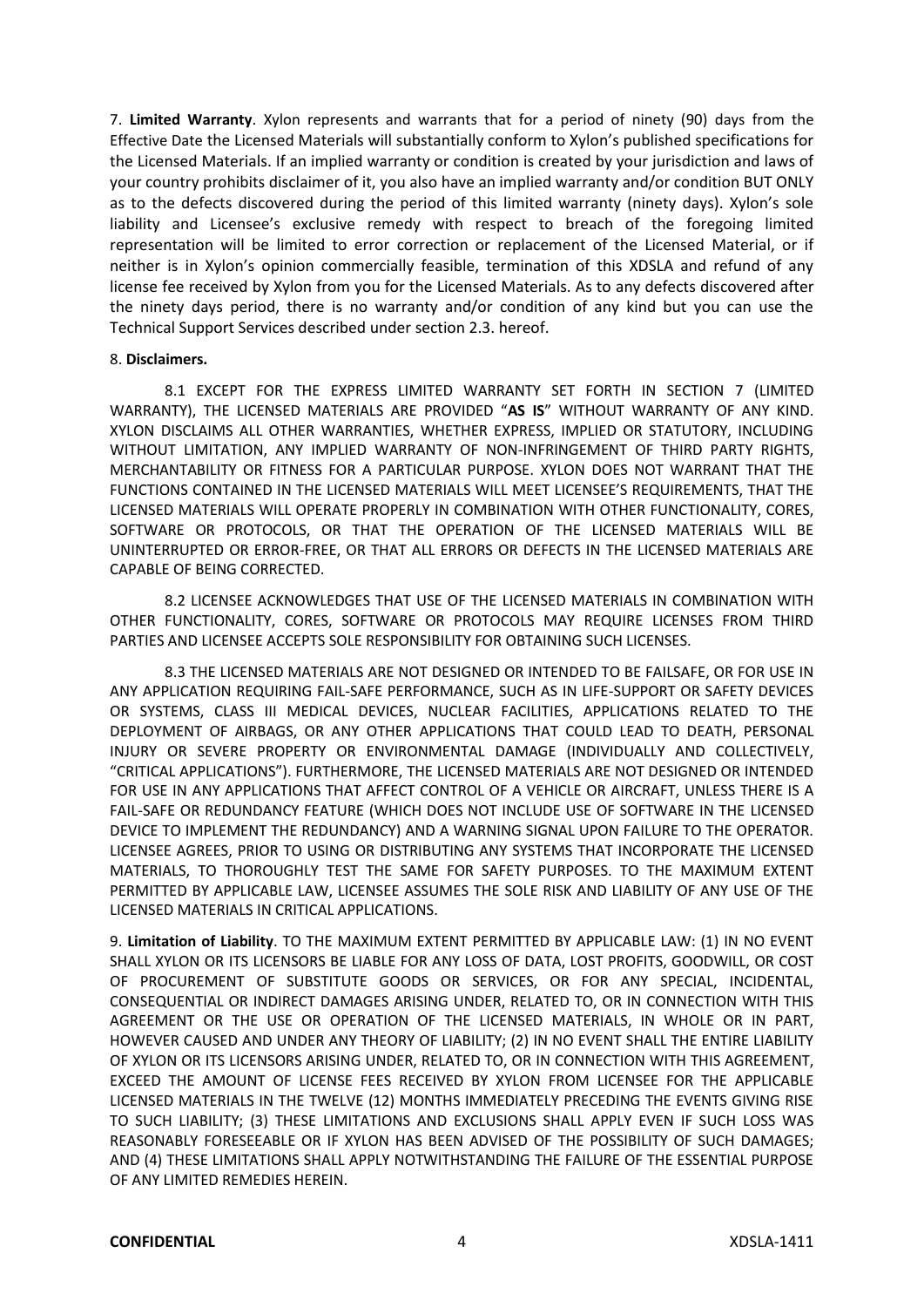### 10. **Term and Termination.**

10.1 **Term**. This Agreement will be effective upon your completion of the purchase. This XDSLA will remain effective until expiry of the License Period unless terminated earlier in accordance with this Section 10.

10.2 **Termination by Licensee**. Licensee may terminate this Agreement at any time for any or no reason by destroying the Licensed Materials and all copies and derivative works, and providing notice to Xylon of same.

10.3 **Termination by Xylon**. This XDSLA will terminate immediately without notice from Xylon if you fail to comply with any provision of this XDLSA. In the event of a breach of confidentiality under Section 6 (Confidentiality) whereby unauthorized disclosure and/or dissemination by electronic or other means is likely to cause undue harm to Xylon, then Xylon may, at its discretion, seek other appropriate equitable and legal remedies as deemed necessary to protect its interests hereunder.

10.4 **Effects of Termination**. Upon termination of this Agreement the licenses and rights granted by Xylon hereunder will cease, and Licensee shall destroy the Licensed Materials, including all copies and derivative works, and all related documentation. In addition to any outstanding payment obligations of Licensee, each party's rights and obligations under the following provisions of this Agreement shall indefinitely survive the termination of this Agreement: Sections 5 (Ownership); 6 (Confidentiality); 8 (Disclaimers); 9 (Limitation of Liability), 10.4 (Effects of Termination); and 11 (General).

### 11. **General**.

11.1 **Export Compliance**. Licensee shall adhere to all applicable import and export laws and regulations, including but not limited to those administered by the European Union (Regulation (EC) No 428/2009). The importer/exporter of record shall not export, reexport, resell, transfer, or disclose, directly or indirectly, any products or technical data, to any proscribed person, entity, or country, or foreign persons thereof, unless properly authorized by any applicable or relevant government or regulatory body.

11.2. **Governing Law and Jurisdiction**. Unless expressly prohibited by the local law of your domicile, this XDSLA shall be governed by the laws of the Republic of Croatia. United Nations Convention on Contracts for the International Sale of Goods shall not apply. Any dispute, controversy or claim arising under, out of or relating to this XDSLA and any subsequent amendments of this XDSLA, including, without limitation, its formation, validity, binding effect, interpretation, performance, breach or termination, as well as non-contractual claims, shall be submitted to mediation in accordance with the WIPO Mediation Rules. The place of mediation shall be Zagreb, Croatia. The language to be used in the mediation shall be English. If, and to the extent that, any such dispute, controversy or claim has not been settled pursuant to the mediation within sixty (60) days of the commencement of the mediation, it shall, upon the filing of a Request for Arbitration by either party, be referred to and finally determined by arbitration in accordance with the WIPO Arbitration Rules. Alternatively, if, before the expiration of the said period of sixty (60) days, either party fails to participate or to continue to participate in the mediation, the dispute, controversy or claim shall, upon the filing of a Request for Arbitration by the other party, be referred to and finally determined by arbitration in accordance with the WIPO Arbitration Rules. The arbitral tribunal shall consist of one (1) arbitrator. The place of arbitration shall be Zagreb, Croatia. The language to be used in the arbitral proceedings shall be English Nothing in this XDSLA shall affect the right of Xylon to commence legal proceedings, preliminary relief measures/injunctions or otherwise sue you in any appropriate jurisdiction, or concurrently in more than one jurisdiction, or to serve process, pleadings and other papers upon you in any manner authorized by the laws of any such jurisdiction.

11.3 **Assignment**. Licensee shall not assign this Agreement or transfer any of the rights or obligations under this Agreement, in whole or in part, by operation of law or otherwise, without the prior written consent of Xylon. Any merger, acquisition, reorganization, change of control, or the like, involving Licensee shall be deemed an assignment in violation of the foregoing. Subject to the foregoing, this